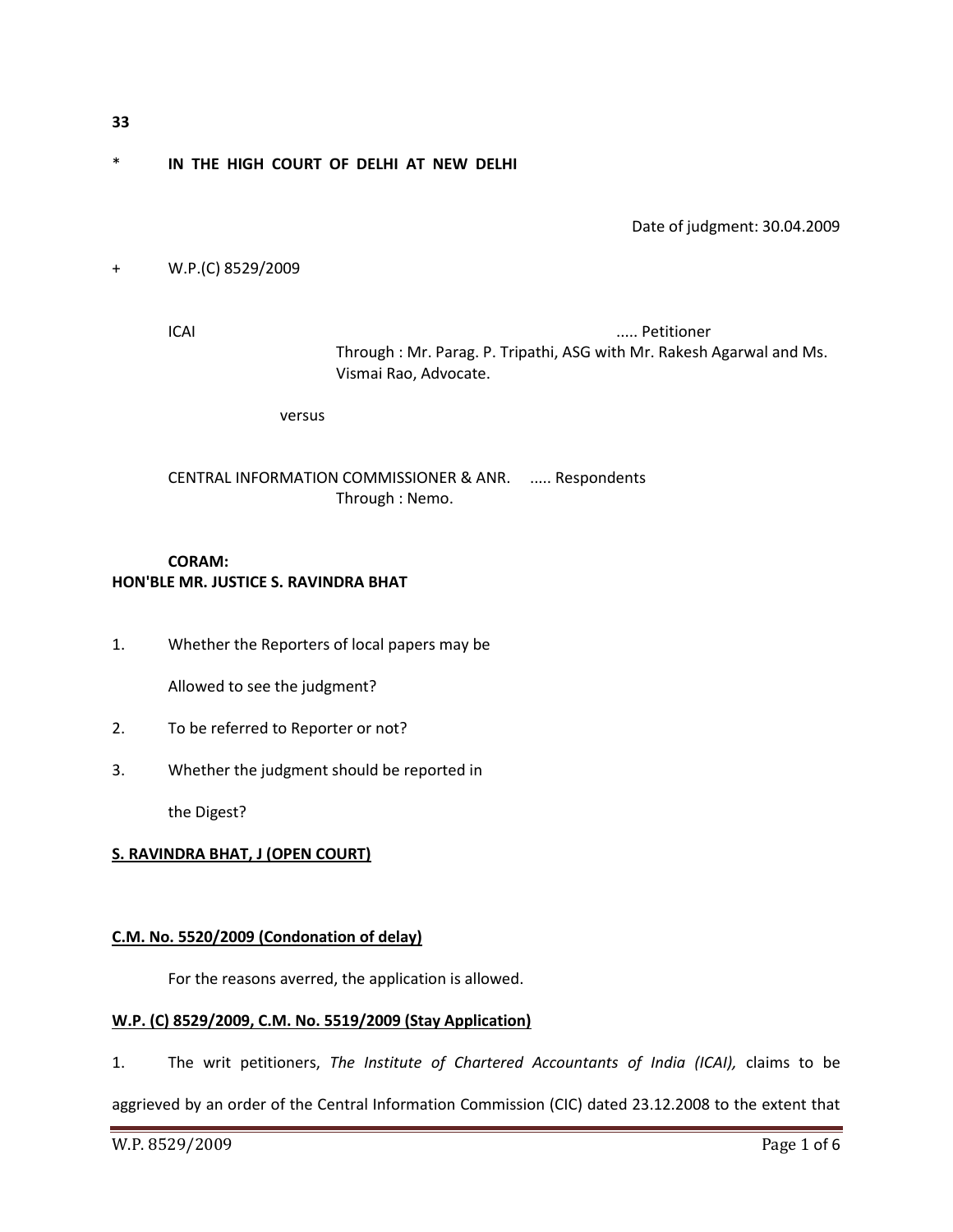the Commission directed disclosure of the applicant complainant's answer sheet to the information applicant. The applicant had elicited various kinds of information, including a copy of the answer sheet of the examination attempted by him. At the outset, learned ASG who appeared for the Institute submitted that the Division Bench ruling in *Pritam Rooj v. University of Calcutta & Ors.* AIR 2008 Cal 118 covers the issues since that High Court had the occasion to deal with identical issues, i.e. data disclosure of examination in the form of answer sheet, to an individual who participates in the process. He also conceded that answer sheets do fall within the meaning of the expression "information" under Section 2(f) of the Right to Information Act, 2005 (RTI).

2. Learned ASG, however, contended that the question as to the right to information and the right of the class of individuals who attempt examinations to access their answer sheets is squarely covered by the rulings of the Supreme Court in *Secretary West Bengal Council for Higher Secondary Education v. Ayan Das* 2007 (8) SCC 242 and *President, Board of Secondary Education, Orissa & Anr. v. D. Suvankar & Anr.* 2007(1) SCC 603. The argument was that the interpretation placed by the Supreme Court unalterably fixed the character of the right, in the sense that the declarations exclude the right of a candidate participating in the examination process to access information about the examination process by demanding copies of answer sheets.

3. The Supreme Court in *President, Board of Secondary Education, Orissa & Anr. v. D. Suvankar & Anr.* 2007 (1) SCC 603 states as follows:

*"XXXX XXXX XXXX XXXX*

*The Board is in appeal against the cost imposed. As observed by this Court in Maharashtra State Board of Secondary and Higher Secondary Education v. Paritosh Bhupeshkurmar Sheth, it is in the public interest that the results of public examinations when published should have some finality attached to them. If inspection, verification in the presence of the candidates and re-evaluation are to be allowed as of right, it may lead to gross and indefinite uncertainty, particularly in regard to the relative ranking, etc. of the candidates, besides leading to utter confusion on account of the enormity of the labour and time involved in the process. The court should be extremely reluctant to substitute its own views as to what is wise, prudent and proper in relation to academic*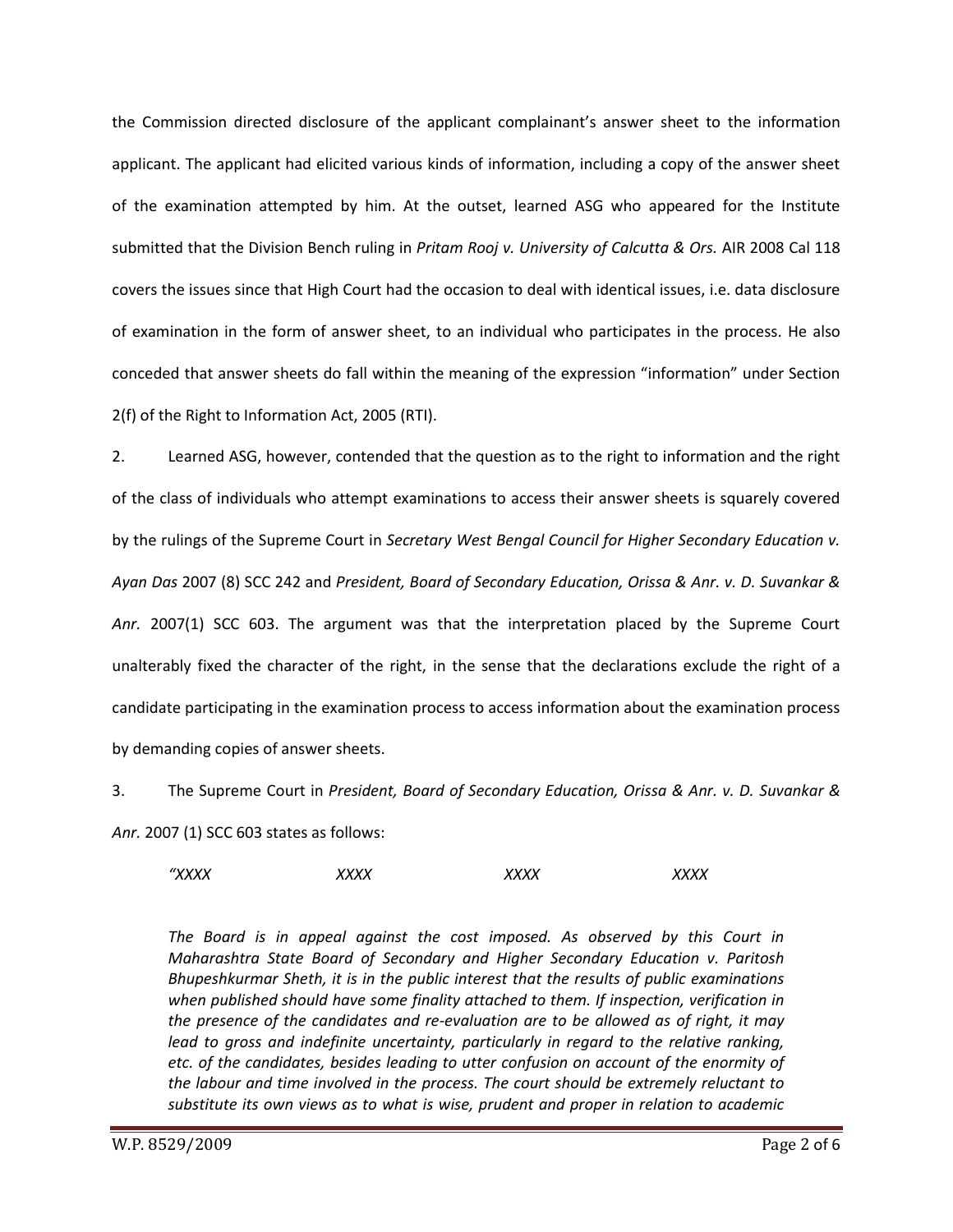*matters in preference to those formulated by professional men possessing technical expertise and rich experience of actual day-to-day working of educational institutions and the departments controlling them. It would be wholly wrong for the court to make a pedantic and purely idealistic approach to the problems of this nature, isolated from the actual realities and grass root problems involved in the working of the system and unmindful of the consequences which would emanate if a purely idealistic view as opposed to pragmatic one was to be propounded. In the above premises, it is to be considered how far the Board has assured a zero-defect system of evaluation, or a system which is almost foolproof."*

*XXXX XXXX XXXX XXXX"*

The said judgment and reasoning was reiterated in *Ayan Das's case (supra).*

4. The subsidiary argument made by the ASG was that the right to seek answer sheets, if at all, could be claimed as part of Article 19(1)(a) of the Constitution and since the Supreme Court excluded that possibility, having regard to the objects of the RTI Act, i.e. effectuation of provisions of the right to freedom of expression and information, the possibility of accessing such class of information stands excluded from the right to freedom of expression.

5. The judgment of the Division Bench of the Calcutta High Court while upholding the right of a candidate, seeking copies of his answer sheets in public examination held even by statutory bodies examined and considered the judgment of the Supreme Court in *Suvankar's case (supra)*; the relevant discussion of the Division Bench of Calcutta High Court is as follows:

*"XXXX XXXX XXXX XXXX*

*75. There is an understandable attempt on the University's part to not so much as protect the self and property of the examiner, but to keep the examiner's identity*  concealed. The argument made on behalf of the public authorities before the Central *Information Commission has, thankfully, not been put forward in this case. This University has not cited the fiduciary duty that it may owe to its examiners or the need*  to keep answer scripts out of bounds for examinees so that the examiners are not *threatened. A ground founded on apprehended lawlessness may not stultify the natural operation of a statute, but in the University's eagerness here to not divulge the identity of its examiners there is a desirable and worthy motive--to ensure impartiality in the process. But a procedure may be evolved such that the identity of the examiner is not*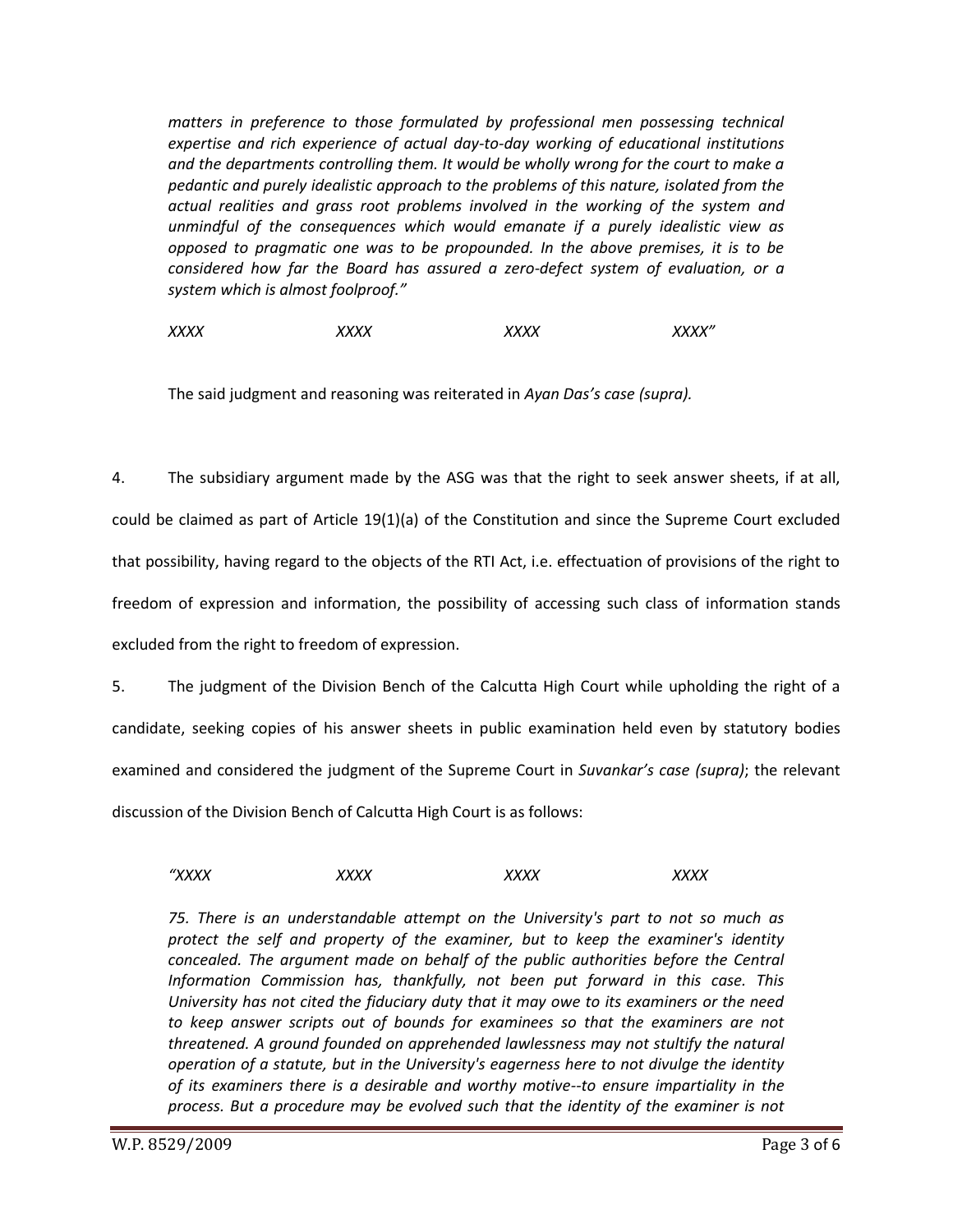*apparent on the face of the evaluated answer script. The severability could be applied by the coversheet that is left blank by an examinee or later attached by the University to be detached from the answer script made over to the examinee following a request under Section [6](javascript:fnOpenGlobalPopUp() of the Act. It will require an effort on the public authority's part and for a system to be put in place but the lack of effort or the failure in any workable system being devised will not tell upon the impact of the wide words of the Act or its ubiquitous operation."*

*XXXX XXXX XXXX XXXX"*

6. There is no dispute in this case that Section 2(f) defines "information" in the broadest possible manner. It states as follows:

*"information" means any material in any form, including records, documents, memos, emails, opinions, advices, press releases, circulars, orders, logbooks, contracts, reports, papers, samples, models, data material held in any electronic form and information relating to any private body which can be accessed by a public authority under any other law for the time being in force;"*

7. Under the scheme of the enactment, all classes of information except those which are explicitly exempted from disclosure under Section 8 have to be revealed. The exemption regime is itself broad and covers various diverse matters, including commercial information, trade secrets and so on. The information authorities set up under the enactment are empowered by Section 10 to sever such information which should not be disclosed from such class of information, which can be. Section 22 of the Act which overbears all existing laws states as follows:

*"22. Act to have overriding effect.-The provisions of this Act shall have effect notwithstanding anything inconsistent therewith contained in the Official Secrets Act, 1923 (19 of 1923), and any other law for the time being in force or in any instrument having effect by virtue of any law other than this Act."*

8. The argument of the petitioner that since the Supreme Court declared the law in such matters, and that candidates who seek copies of answer sheet cannot claim it as a matter of right, is unpersuasive. The Supreme Court's decisions were similar in both the instances; in *Ayan*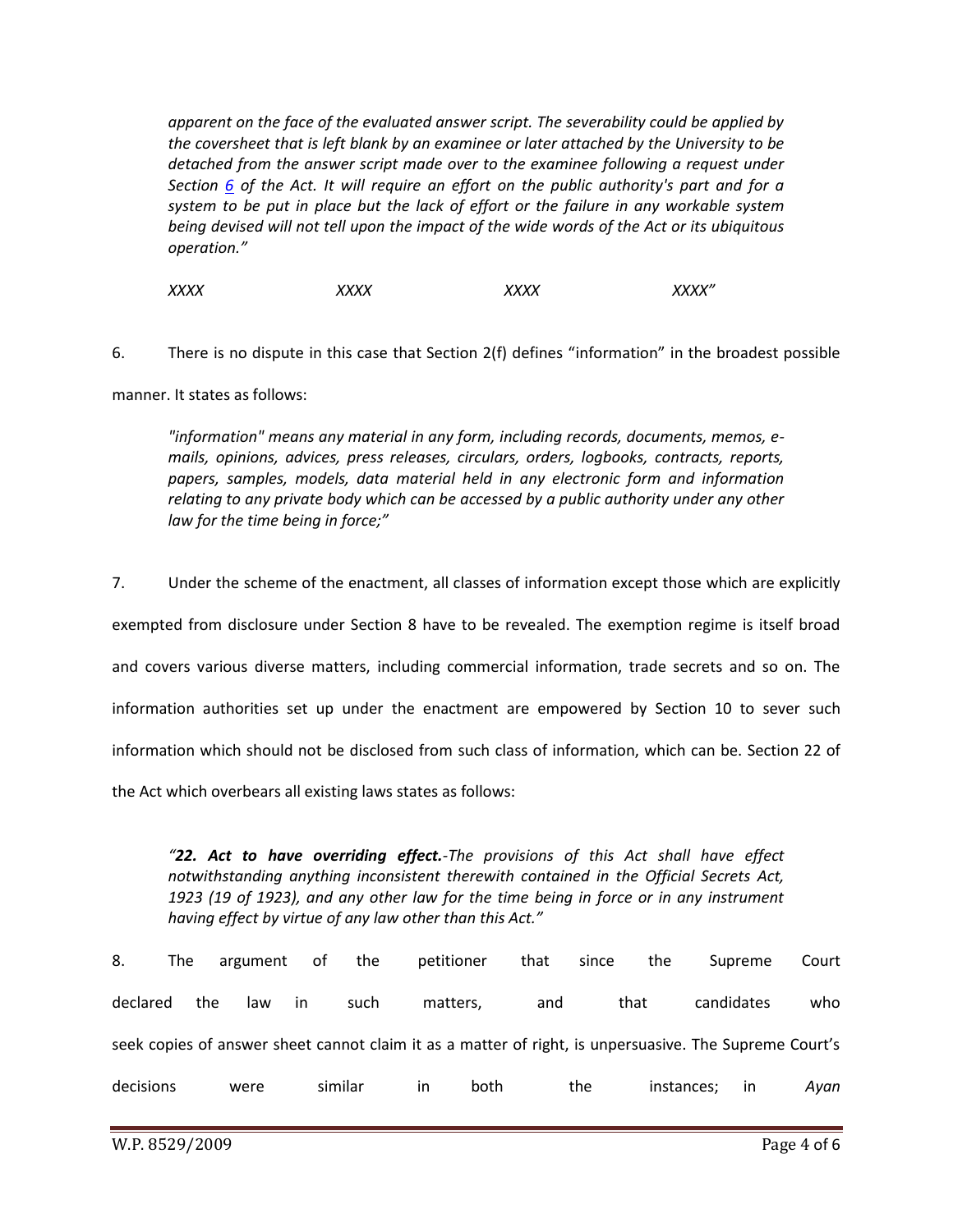*Das* case *(supra)* and *D. Suvankar* case *(supra),* the context was wide directions by High Court, requiring revaluation/re-verification (in the *Suvankar* case) and direction to reassess through another examiner in *Ayan Das's* case *(supra).* There is no discussion or mention of the RTI Act. Concededly, the judgments were not examining information applications under the RTI Act. Yet, a close scrutiny of the facts mentioned in both the judgments reveal that the claims were not premised on any of the provisions of the enactment. Apparently, they were in the context of writ petitions filed before the High Court. The judgments, therefore, have to be read in their terms, and in the contextual setting. There is no gain saying that the judgments of the Supreme Court on an issue constitute law declared under Article 141 of the Constitution. Yet, the judgments are in the context of what is declared and what is not declared. The "unarticulated" argument of no right under Article 19(1)(a) by the learned ASG cannot, therefore, be accepted. Doing so would mean that this Court would be reading into the two judgments on the intention to overbear the provisions of the RTI Act; a result too startling to accept.

9. As regards the second contention that since the Supreme Court held that there is no right to claim disclosure of answer sheets or copies, and the same is not part of the Right to Freedom of Expression and, therefore, implicitly excluded from the RTI Act; the contention too cannot be accepted. The mere fact that the statement of objects of, or the long title to the RTI Act mentions that it is a practical regime of the right to information for citizens; would not mean that a cribbed